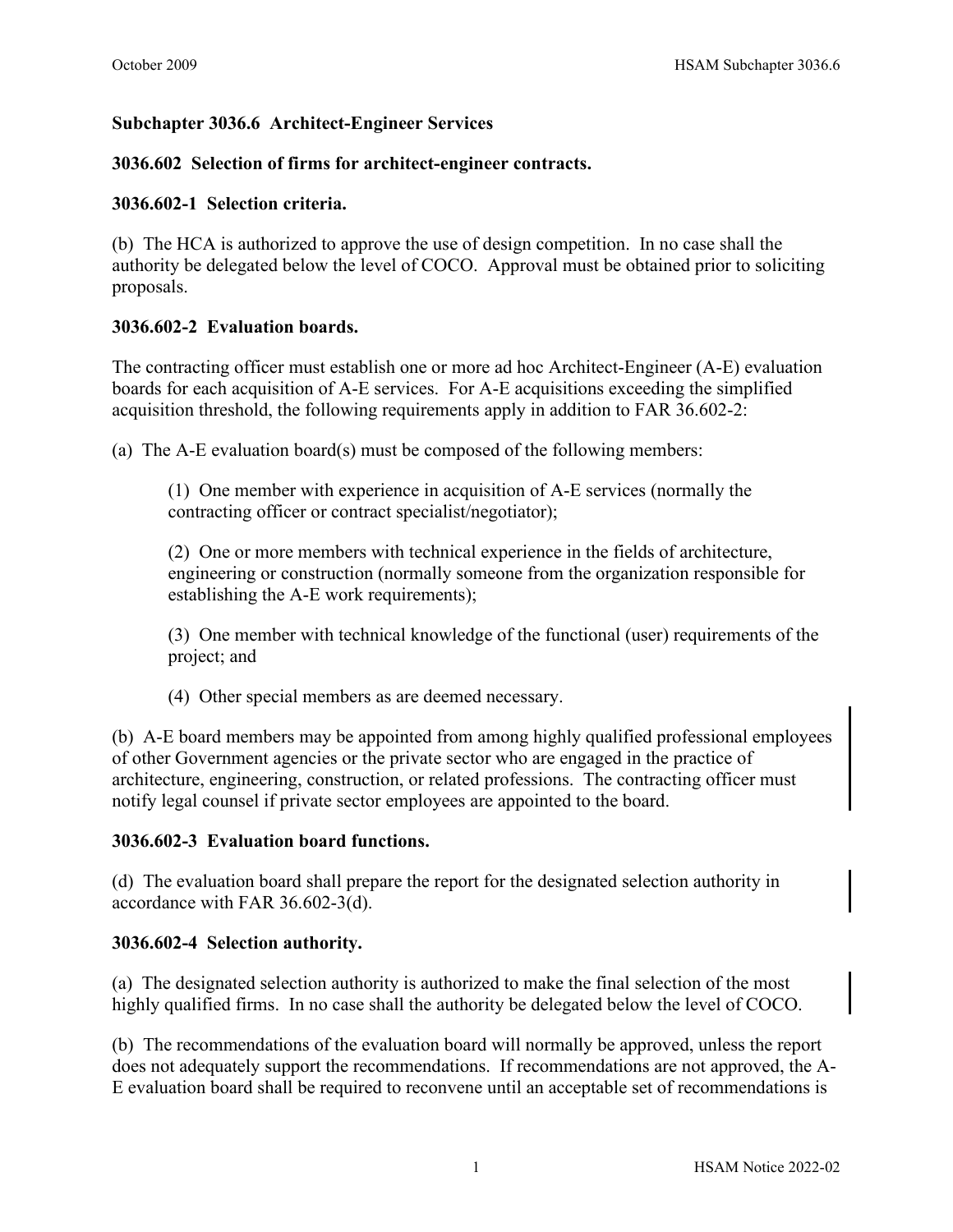agreed upon. The approved report serves as authorization for the contracting officer to commence negotiations with the A-E firm ranked number one by the A-E evaluation board.

### **3036.602-5 Short selection process for contracts not to exceed the simplified acquisition threshold.**

Components are authorized to use either of the short selection processes of FAR 36.602-5.

(b) *Selection by the chairperson of the board.* The designated selection authority is authorized to review and approve the selection report. In no case shall the authority be delegated below the level of COCO.

### **3036.603 Collecting data on and appraising firms' qualifications.**

Because it is DHS policy to establish ad hoc evaluation boards instead of a permanent board to select A-E firms, each Component must establish or designate an office or offices to meet the requirements of FAR 36.603(a).

#### **3036.605 Reserved.**

#### **3036.606 Negotiations.**

#### **3036.606-70 General.**

The limitation on A-E fees of six percent of the estimated construction cost (see FAR 15.404-  $4(c)(4)(i)(B)$  applies to all services that are an integral part of the production and delivery of plans, designs, drawings and specifications of a construction project. The limitation, however, does not apply to the cost of investigative and other services including but not limited to the following:

- (a) Development of program requirements (scope of work);
- (b) Determination of project feasibility;
- (c) Preparation of drawings of an existing facility, where current drawings are not available;
- (d) Subsurface investigations (soil borings);

(e) Structural, electrical and mechanical investigations of an existing building, where current information is not available;

- (f) Surveys: topographic, boundary, utility;
- (g) Preparation of models, color renderings, photographs or other presentation materials;
- (h) Travel and per diem for special presentations;
- (i) Supervision and inspection of construction;